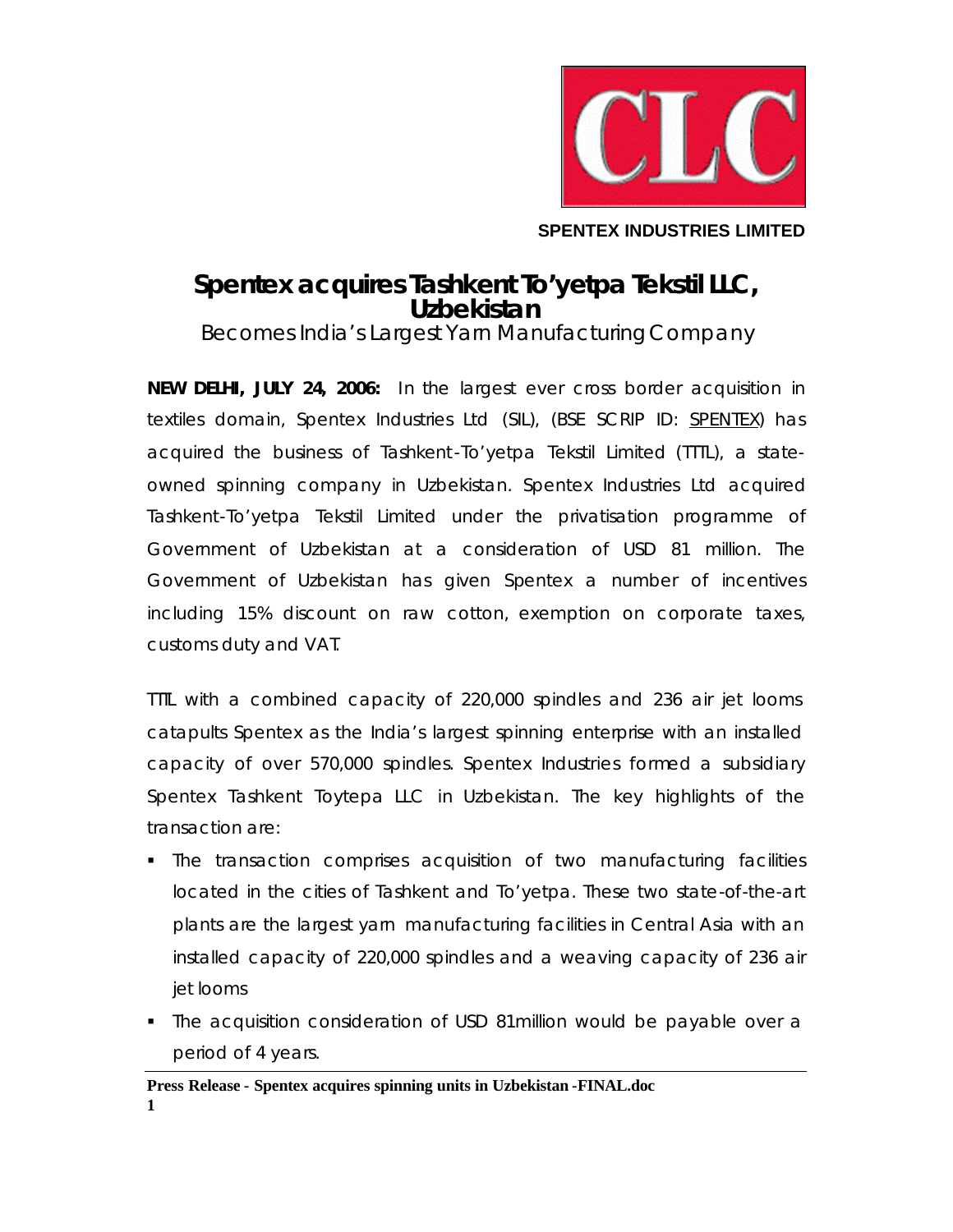- ß The transaction is the first direct investment by an Indian company into the Republic of Uzbekistan.
- ß Largest foreign direct investment in the textiles industry in Uzbekistan in recent times.

Speaking on the occasion, **Mr. Mukund Choudhary, Managing Director, Spentex**, said, " The acquisition of these plants is in line with our inorganic growth strategy. Uzbekistan is world's fifth largest cotton producer with 4% share of total output. With proximity to Eastern European markets and availability of quality cotton locally, it makes strategic sense for Spentex to be present in Uzbekistan. Spentex would also benefit from low labour and power cost in Uzbekistan. The transaction is shareholder value accretive and would enable Spentex to emerge as a leading spinning enterprise globally in the next few years."

ICICI securities were the sole strategic advisor on the transaction.

## **About Tashkent-To'yetpa Tekstil LLC**

Tashkent-To'yetpa Tekstil LLC (TTTL) was incorporated in May 2005. These two plants acquired by Spentex were a part of the Uzbeg Kabool, a subsidiary of the Korean textiles giant, Kabool Textiles. The plant and machinery at the two facilities has been imported from Japan, Korea and Switzerland. Subsequently, Uzbeg Kabool got bankrupt and Tashkent-To'yetpa Tekstil LLC (TTTL) was incorporated by the Uzbekistan government to acquire the yarn manufacturing and weaving assets at Tashkent and To'yetpa from Uzbeg Kabool. The lenders to Uzbeg Kabool, viz., National Bank of Uzbekistan (NBU) and UzInterImpex, the state cotton supplier to Uzbeg Kabool took control of the assets at these two locations and transferred the same to a new incorporated company, TTTL. The company has two plants at Tashkent and To'yetpa. Spentex Industries would form a subsidiary in Uzbekistan which would buy out these plants from NBU and UzInterImpex.

## *About Spentex Industries Ltd*

Spentex Industries Limited is the textiles arm of CLC Group which has interests in textiles and power. It recently took over Indo Rama Textiles Ltd and Amit Spinning Industries Ltd. Spentex employs technologically advanced machinery and has online monitoring and control equipment, supplied by reputed machinery suppliers, to produce high quality yarn consistently. Spentex is in the process of launching specialty yarns in the category of slub yarns, core spun yarns and supima spun cotton yarns. Spentex has earned a name for itself in the overseas market, especially in the Far East and Canada. SIL has a reputed client base – both in domestic and international markets. The recent consolidation of the company has made SIL well equipped to tap exponential growth in the textile and garment sector. SIL has several certifications to its credit. Spentex group's plants are located at Sholapur,